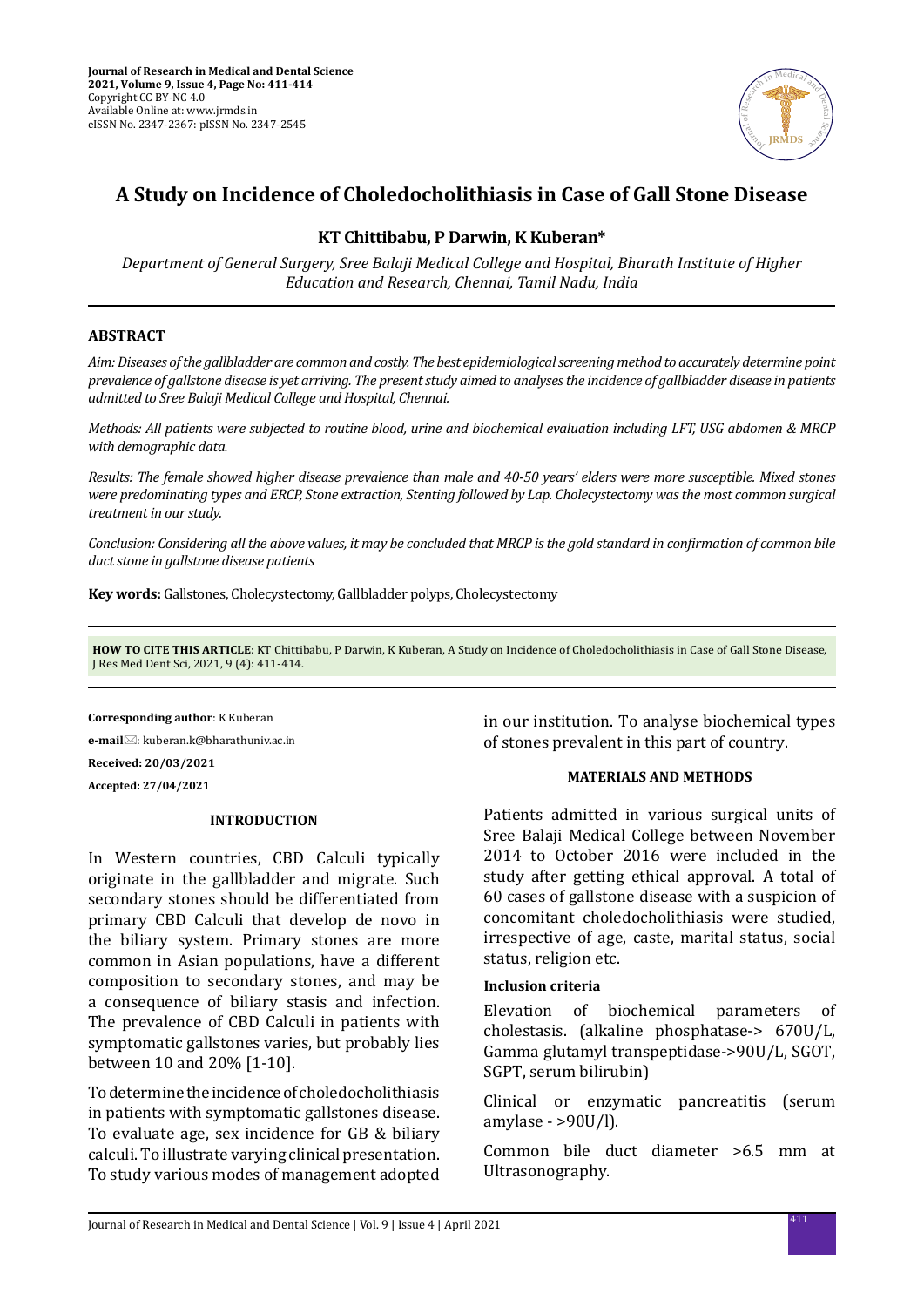# **Exclusion criteria**

Patients with choledocholithiasis detected by abdominal sonography.

# **Unwilling patients**

All patients were subjected to routine blood, urine and biochemical evaluation including LFT, USG abdomen & MRCP. The common bile duct was considered dilated if diameter is more than 6.5 mm. The final diagnosis was attained after surgery. Patients were operated. Operative findings noted, recorded, and analyzed. Age, sex distribution was noted. Bile was sent for bacteriological analysis. Stones sent for its biochemical composition. In all jaundiced patients, prolonged prothrombin time was corrected by vitamin k injection for 3 days prior to surgery [11-18].

# **RESULTS**

The study sample comprised of 60 cases of Gallstone disease with suspicion of CBD stones, who attended the Surgery department, Sree Balaji Medical College & Hospital during the period of November 2014 to October 2016. Magnetic resonance cholangio-pancreatography was performed in all the cases. Few patients undergone ERCP & Stenting and in failed cases pts were taken up for exploratory laparotomy with CBD exploration.

The gender variation was absorbed in the studied patients (Table 1 and Figure 1). Our data showed that the females were prone than the

|  |  |  |  | Table 1: Gender variation in studied patients. |  |  |  |
|--|--|--|--|------------------------------------------------|--|--|--|
|--|--|--|--|------------------------------------------------|--|--|--|

| Sex    | No. of patients | Percentage (%) |
|--------|-----------------|----------------|
| Male   | 24              | 40             |
| Female | 36              | 60             |
| Total  | 60              | 100            |



**Figure 1: Gender variation in studied patients.**

male. Gall stone disease was more prevalent in 40–50 years old (Table 2). Table 3 summarized that outcomes of the distribution of clinical presentation with relation to final diagnosis. Clinically, 43 patients had obstructive jaundice out of 60 patients (Figure 2). 3 patients were reported to have MRCP with CBD stones out of 16 pts who has normal blood parameters (Table 4). The distributions of the patients according to MRCP and surgery findings were summarized in the above Table 5.

Bile was sent for microbial analysis and E. coli was found as prominent microorganisms among the patients (Table 6 and Figure 3). Table 7 and Figure 4 showed the results of Biochemical analysis of stone. The mixed stones were predominant (83%) types found in patients. Table 8 shows the surgical procedures performed.

|  | Table 2: Age distribution in studied patients. |  |  |
|--|------------------------------------------------|--|--|
|  |                                                |  |  |

| Age       | <b>No. of Patients</b> | Percentage |
|-----------|------------------------|------------|
| $31 - 40$ | ь                      | 10         |
| $41 - 50$ | 44                     | 73         |
| 51-60     | 10                     | 17         |
| Total     | 60                     | 100        |
|           |                        |            |

**Table 3: Final outcomes of the diagnosis.**

| <b>Final diagnosis</b><br>(Surgical<br>Findings) | No Jaundice | <b>Obstructive</b><br>Jaundice | Total |
|--------------------------------------------------|-------------|--------------------------------|-------|
| GB Cal                                           | 13          | ς                              | 16    |
| GB cal with<br>CBD cal                           | 4           | 35                             | 39    |
| CBD cal                                          | ŋ           | 5                              | 5     |
| Total                                            | 17          | 43                             | 60    |



**Figure 2: Final outcomes of the diagnosis.**

**Table 4: The distribution of blood parameters with relationship to MRCP.**

|                        | <b>MRCP Findings Elevated Blood</b><br><b>Parameters</b> | <b>Normal Blood</b><br><b>Parameters</b> | Total |
|------------------------|----------------------------------------------------------|------------------------------------------|-------|
| GB cal                 | з                                                        | 13                                       | 16    |
| GB cal with<br>CBD cal | 36                                                       | З                                        | 39    |
| CBD cal                |                                                          | Ω                                        | 5     |
| Total                  | лл                                                       | 16                                       | 60    |
|                        |                                                          |                                          |       |

<sup>412</sup> Journal of Research in Medical and Dental Science | Vol. 9 | Issue 4 | April 2021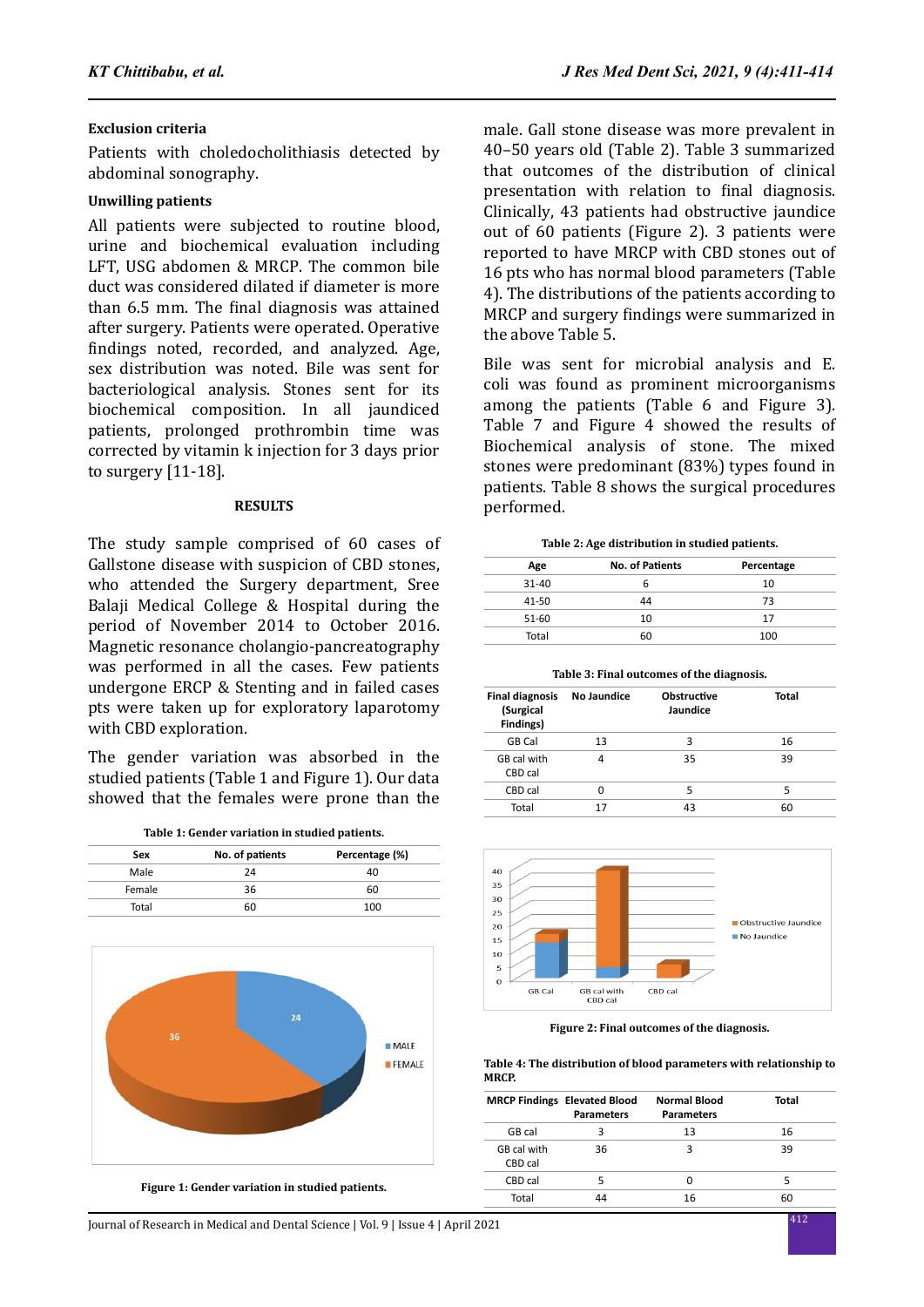| Table 5: Showing comparison of MRCP with surgical findings. |
|-------------------------------------------------------------|
|-------------------------------------------------------------|

| <b>MRCP</b>            | <b>Surgical Findings</b> |                               |         | Total |
|------------------------|--------------------------|-------------------------------|---------|-------|
|                        | GB cal                   | GB cal with<br><b>CBD</b> cal | CBD cal |       |
| GB cal                 | 16                       | 0                             | 0       | 16    |
| GB cal with<br>CBD cal | ŋ                        | 39                            | ŋ       | 39    |
| CBD cal                |                          | ŋ                             | 5       | 5     |
| Total                  | 16                       | 39                            | 5       | 60    |

#### **Table 6: Bacteriology of bile.**

| Organism   | Incidence | Percentage |
|------------|-----------|------------|
| E. Coli    | 12        | 63.1       |
| Klebsiella |           | 21.1       |
| Others     |           | 15.8       |
| Total      | 19        | 100        |



**Figure 3: Bacteriology of bile.**

**Table 7: Biochemical analysis of stone.**

| Type              | Incidence | Percentage |
|-------------------|-----------|------------|
| Cholesterol Stone |           | 83         |
| Pigment stone     |           | 83         |
| Mixed Stone       | 50        | 83.3       |
| Total             | RΠ        | 100        |



**Figure 4: Biochemical analysis of stone.**

**Table 8: Surgical procedures performed.**

| <b>Surgical procedures</b>  |                               |                                                                                   |                                                    |  |  |  |
|-----------------------------|-------------------------------|-----------------------------------------------------------------------------------|----------------------------------------------------|--|--|--|
| <b>MRCP</b> findings        | Lap / Open<br>Cholecystectomy | <b>ERCP, Stone</b><br>extraction, Stenting<br>followed by lap.<br>Cholecystectomy | Open<br>cholecystectomy<br>with CBD<br>Exploration |  |  |  |
| GB cal (16)                 | 16                            |                                                                                   |                                                    |  |  |  |
| GB cal with CBD<br>cal (39) |                               | 31                                                                                | 8                                                  |  |  |  |
| CBD cal (5)                 |                               | 5                                                                                 |                                                    |  |  |  |
| Total (60)                  | 16                            | 36                                                                                | 8                                                  |  |  |  |

<sup>413</sup> Journal of Research in Medical and Dental Science | Vol. 9 | Issue 4 | April 2021

#### **DISCUSSION**

60 Patients with extrahepatic biliary calculi were included in this study, out of which 16 patients (27%) had gallstone, 39 patients had GB calculi with CBD calculi (65%) & 5 patients had only CBD calculi (8%). The incidence of extrahepatic biliary calculi increases with age, and higher incidence were found in 4th and 5th decade. Maximum incidence in 4th and 5th decades were also observed in Gupta et al. [19], Selvi et al. [20] series. Varying female preponderance from 2: 1 to 4.5:1 has been observed in several studies. In our series, there is only slight female preponderance.

No mortality in our series as compared to Mc sherry et al. [21] and other studies which shows 0.6-4%, 0.5%, 0% and 0.3-1.6%. Bile culture was done in all cases. Positive in 19 cases (31.6%), as compared to other studies which shows 56%. Commonest organism m isolated being *E coli* followed by *Klebsiella.* Others also isolated *E coli* as the commonest organism in bile culture. In our series 83.3% of stones were of mixed type as compared to Selvi et al. [20] (91.3%). Over the last few years MRCP has become an increasingly important tool in the diagnostic evaluation of the pancreaticobiliary system and it has gained rapid acceptance by endoscopist and surgeons because of the familiar image format.

#### **CONCLUSION**

Gallstone disease is the commonest disease involving biliary tract and is associated with significant morbidity. The present study showed that the female preponderance in the disease. 40- 50 years elders were commonest victims. Mixed stones were the commonest variety in our study. ERCP, Stone extraction, Stenting followed by Lap. Cholecystectomy was the most common surgical treatment in the present study. These finding will be useful in determining the therapeutic strategy on the Gallstone disease.

#### **REFERENCES**

- 1. https://www.worldcat.org/title/lee-mcgregorssynopsis-of-surgical-anatomy/oclc/14905210
- 2. Cusheiri A. Essentials of surgical practice. 4<sup>th</sup> Edn 2002.
- 3. Olsen DO. Laparoscopic cholecystectomy. Am J Surg 1991; 161:339-344.
- 4. Anderson T. Liver and gall bladder disease before